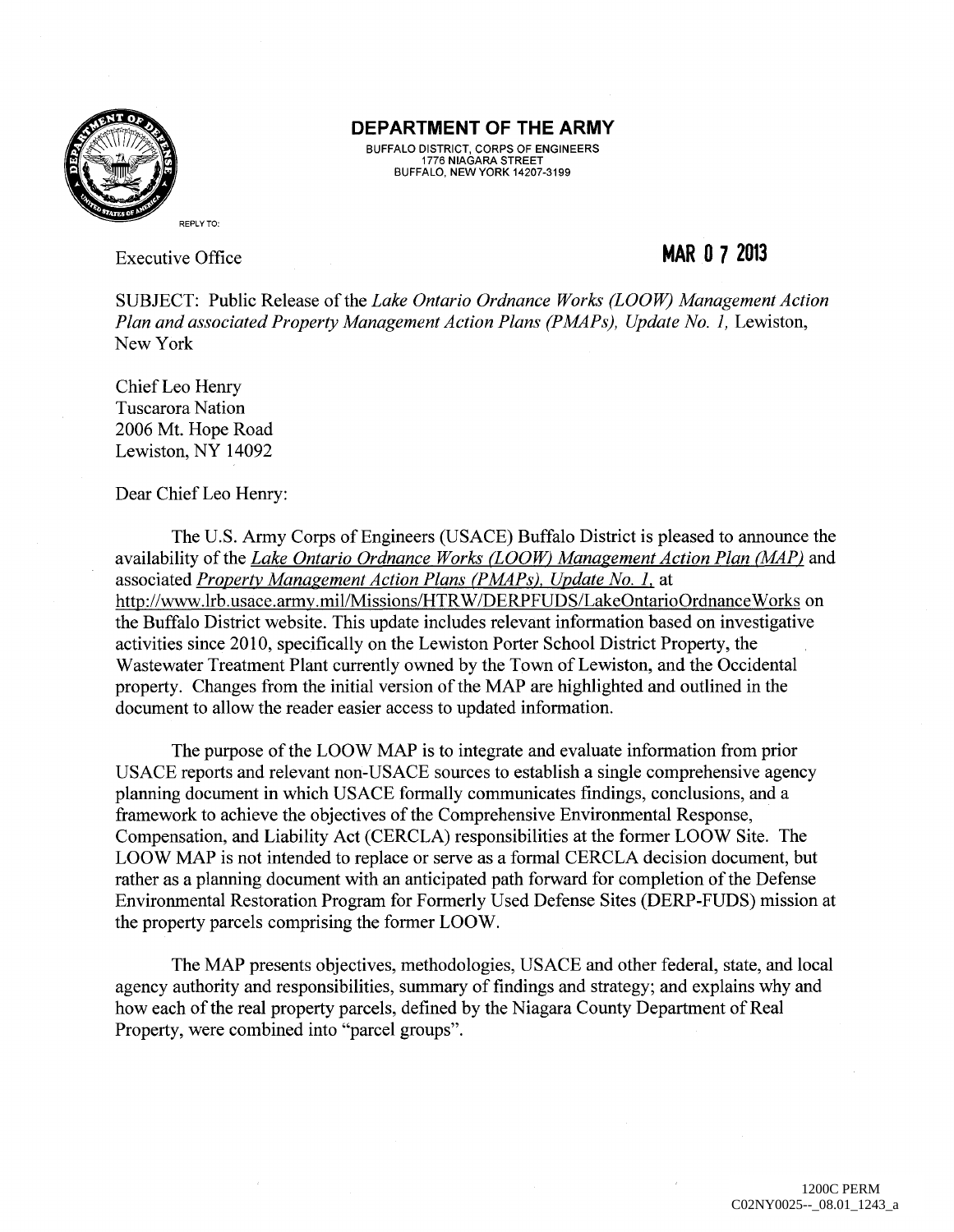For the MAP, a "parcel group" has been defined as a single parcel or multiple parcels with similar characteristics with regard to FUDS property eligibility, location relative to the developed area of LOOW, ownership, known or suspected DoD impacts, and land use. It is the unit for which each PMAP was developed, and for which findings, conclusions, and strategies for eventual closure are presented.

Because the MAP is a management tool, the USACE plans to update the MAP regularly, and to issue updates to those PMAPs that incurred significant change in strategy or status from the previous submittal. This update includes a summary of the two comments received from the community and stakeholders.

A copy of this letter is being furnished to Mr. Neil Patterson Jr., Director, Tuscarora Environment Program. This letter is also being distributed to the attached list of elected officials, agency representatives, and property owners. If you require additional information on our project at the former LOOW Site, please contact Mr. Mick Senus, DERP-FUDS Project Manager for the former LOOW Site, at (716) 879-4309.

Sincerely,

Twen J. **Beaudoin**<br>Lieutenant Colonel, Corps of Engineers District Commander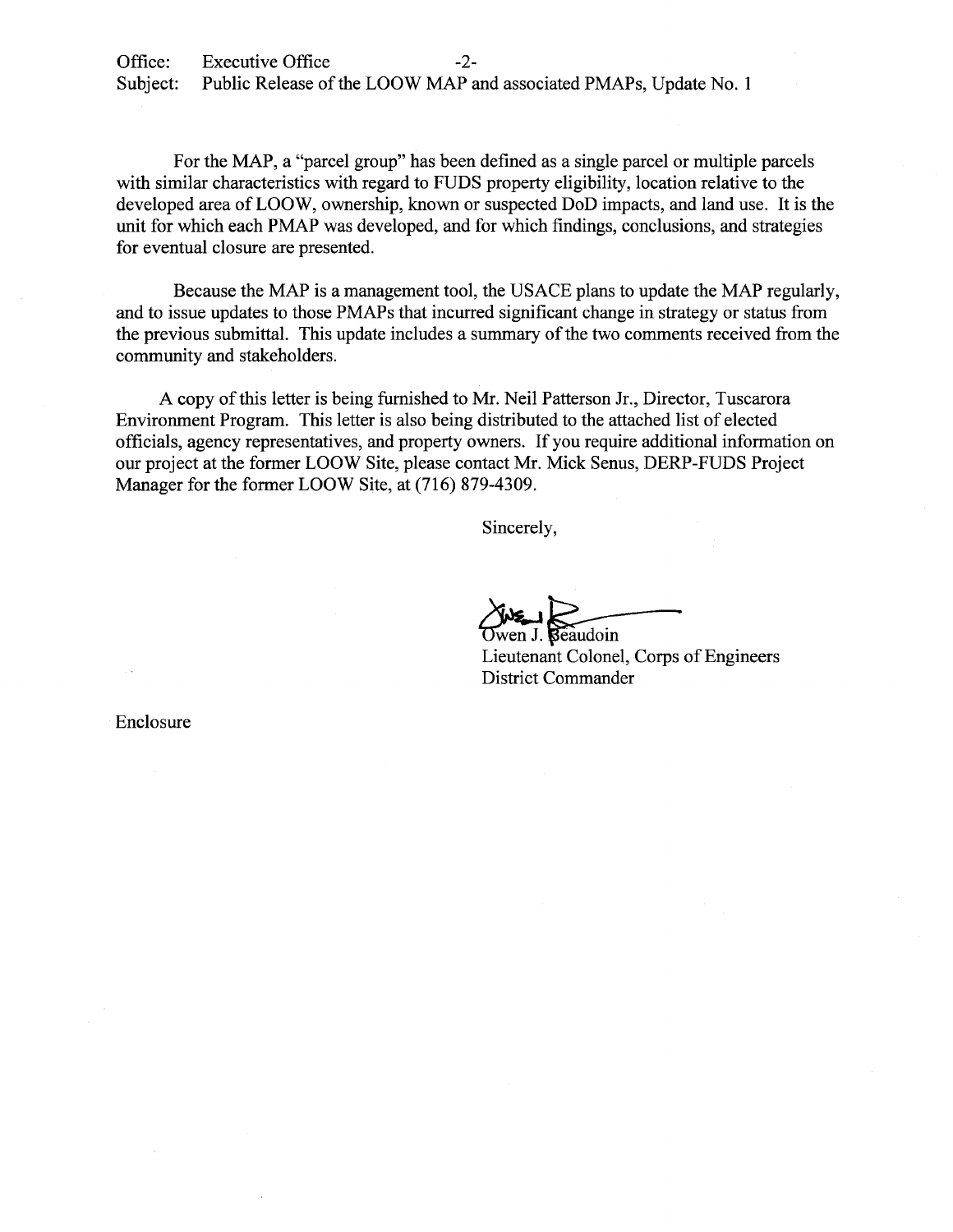

BUFFALO DISTRICT, CORPS OF ENGINEERS 1776 NIAGARA STREET BUFFALO, NEW YORK 14207-3199

Executive Office

### MAR 0 7 **<sup>2013</sup>**

SUBJECT: Public Release of the *Lake Ontario Ordnance Works (LOOW) Management Action Plan and associated Property Management Action Plans (PMAPs), Update No. 1, Lewiston,* New York

Honorable William L. Ross, Chairman Niagara County Legislature 6761 Walmore Road Niagara Falls, NY 14304

Dear Legislator Ross:

The U.S. Army Corps of Engineers (USACE) Buffalo District is pleased to announce the availability of the *Lake Ontario Ordnance Works (LOOW) Management Action Plan (MAP)* and associated *Property Management Action Plans (PMAPs), Update No. 1.* at http://www.lrb.usace.army.mil/Missions/HTRW/DERPFUDS/LakeOntarioOrdnanceWorks on the Buffalo District website. This update includes relevant information based on investigative activities since 2010, specifically on the Lewiston Porter School District Property, the Wastewater Treatment Plant currently owned by the Town of Lewiston, and the Occidental property. Changes from the initial version of the MAP are highlighted and outlined in the document to allow the reader easier access to updated information.

The purpose of the LOOW MAP is to integrate and evaluate information from prior USACE reports and relevant non-USACE sources to establish a single comprehensive agency planning document in which USACE formally communicates findings, conclusions, and a framework to achieve the objectives of the Comprehensive Environmental Response, Compensation, and Liability Act (CERCLA) responsibilities at the former LOOW Site. The LOOW MAP is not intended to replace or serve as a formal CERCLA decision document, but rather as a planning document with an anticipated path forward for completion of the Defense Environmental Restoration Program for Formerly Used Defense Sites (DERP-FUDS) mission at the property parcels comprising the former LOOW.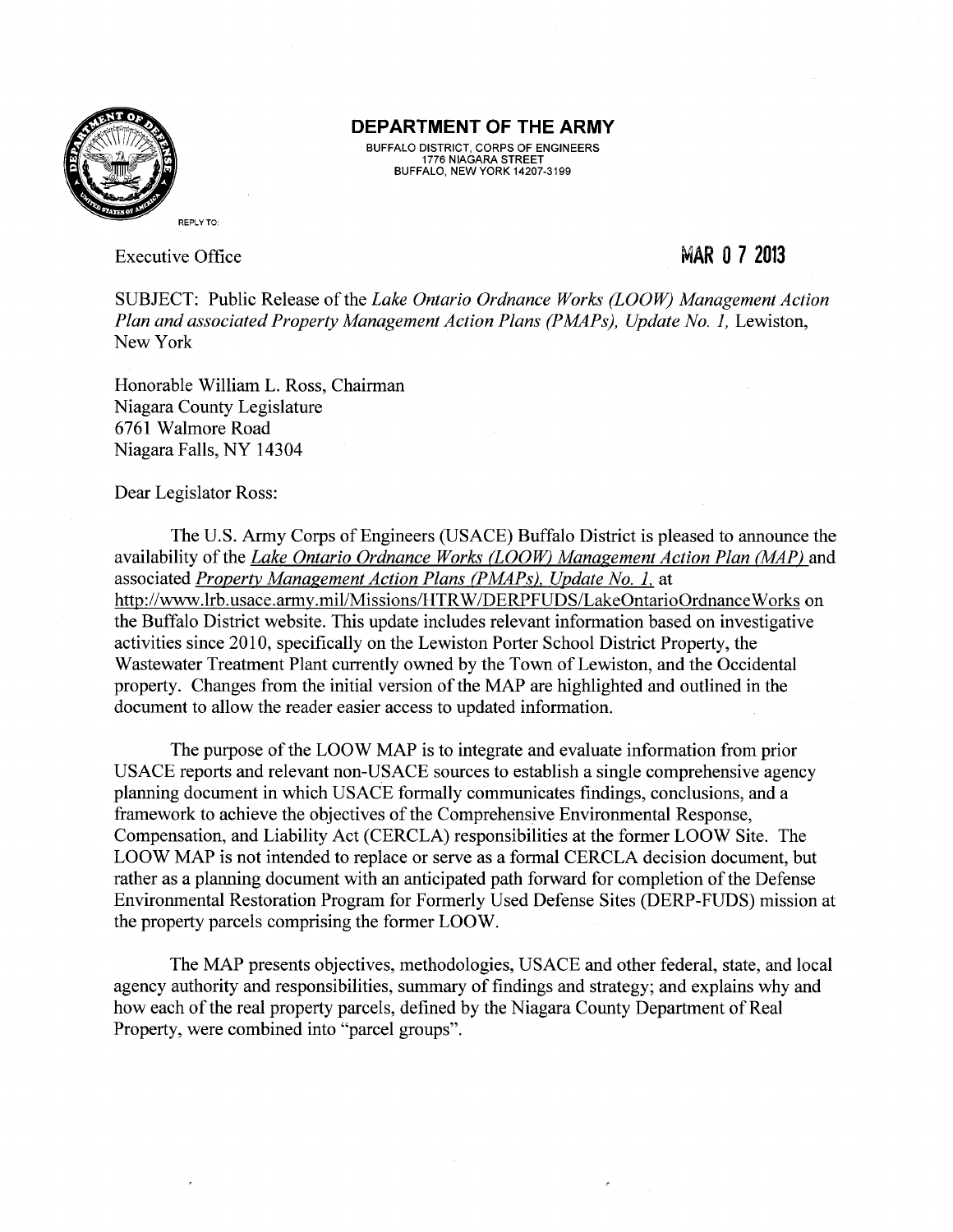Office: Executive Office -2-<br>Subiect: Public Release of the LOOW MAP a Public Release of the LOOW MAP and associated PMAPs, Update No. 1

For the MAP, a "parcel group" has been defined as a single parcel or multiple parcels with similar characteristics with regard to FUDS property eligibility, location relative to the developed area of LOOW, ownership, known or suspected DoD impacts, and land use. It is the unit for which each PMAP was developed, and for which findings, conclusions, and strategies for eventual closure are presented.

Because the MAP is a management tool, the USACE plans to update the MAP regularly, and to issue updates to those PMAPs that incurred significant change in strategy or status from the previous submittal. This update includes a summary of the two comments received from the community and stakeholders.

This letter is also being distributed to the attached list of elected officials, agency representatives, and property owners. If you require additional information on our project at the former LOOW Site, please contact Mr. Mick Senus, DERP-FUDS Project Manager for the former LOOW Site, at (716) 879-4309.

Sincerely,

Owen J. Beaudoin

Lieutenant Colonel, Corps of Engineers District Commander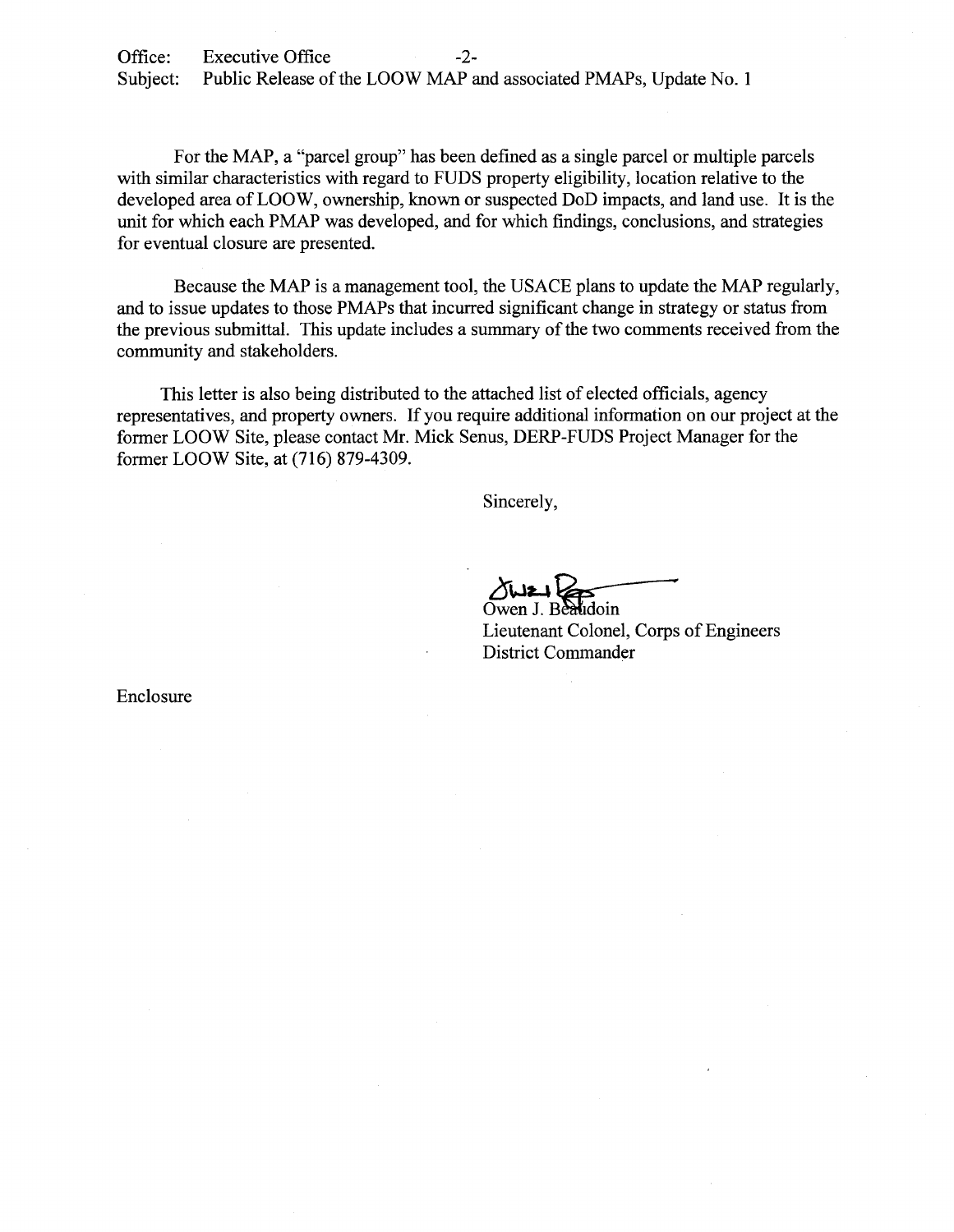

BUFFALO DISTRICT, CORPS OF ENGINEERS 1776 NIAGARA STREET BUFFALO, NEW YORK 14207-3199

Executive Office

# **MAR 0 7 2013**

SUBJECT: Public Release of the *Lake Ontario Ordnance Works (LOOTV) Management Action Plan and associated Property Management Action Plans (PMAPs), Update No. 1, Lewiston,* New York

Honorable Clyde Burmaster, Vice-Chairman Niagara County Legislature 2512 Parker Road Ransomville, NY 14131

Dear Legislator Burmaster:

The U.S. Army Corps of Engineers (USACE) Buffalo District is pleased to announce the availability of the *Lake Ontario Ordnance Works (LOOW) Management Action Plan (MAP)* and associated *Property Management Action Plans (PMAPs). Update No. 1.* at http://www.lrb.usace.army.mil/Missions/HTRW/DERPFUDS/LakeOntarioOrdnanceWorks on the Buffalo District website. This update includes relevant information based on investigative activities since 2010, specifically on the Lewiston Porter School District Property, the Wastewater Treatment Plant currently owned by the Town of Lewiston, and the Occidental property. Changes from the initial version of the MAP are highlighted and outlined in the document to allow the reader easier access to updated information.

The purpose of the LOOW MAP is to integrate and evaluate information from prior USACE reports and relevant non-USACE sources to establish a single comprehensive agency planning document in which USACE formally communicates findings, conclusions, and a framework to achieve the objectives of the Comprehensive Environmental Response, Compensation, and Liability Act (CERCLA) responsibilities at the former LOOW Site. The LOOW MAP is not intended to replace or serve as a formal CERCLA decision document, but rather as a planning document with an anticipated path forward for completion of the Defense Environmental Restoration Program for Formerly Used Defense Sites (DERP-FUDS) mission at the property parcels comprising the former LOOW.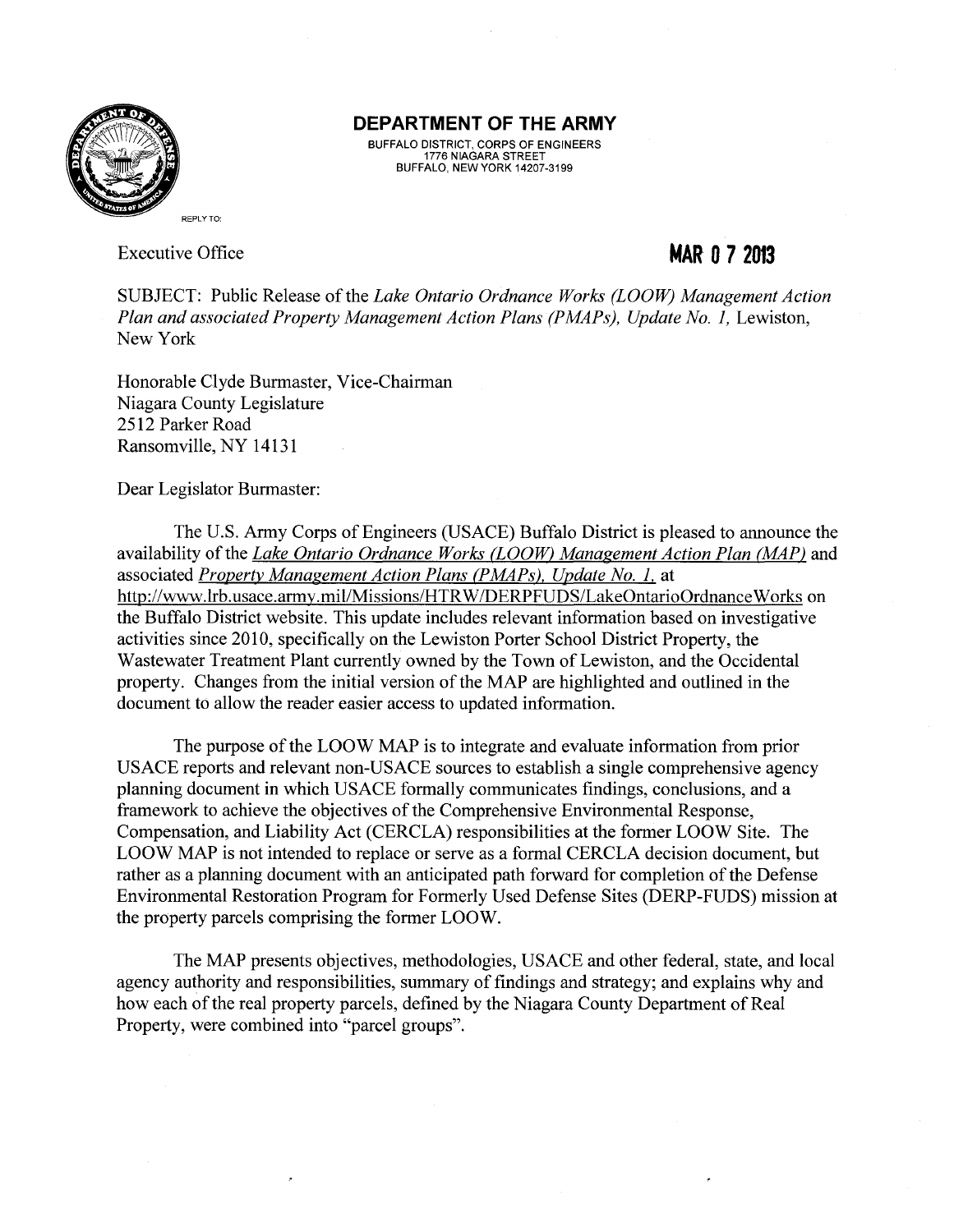Office: Executive Office -2-<br>Subject: Public Release of the LOOW MAP a Public Release of the LOOW MAP and associated PMAPs, Update No. 1

For the MAP, a "parcel group" has been defined as a single parcel or multiple parcels with similar characteristics with regard to FUDS property eligibility, location relative to the developed area of LOOW, ownership, known or suspected DoD impacts, and land use. It is the unit for which each PMAP was developed, and for which findings, conclusions, and strategies for eventual closure are presented.

Because the MAP is a management tool, the USACE plans to update the MAP regularly, and to issue updates to those PMAPs that incurred significant change in strategy or status from the previous submittal. This update includes a summary of the two comments received from the community and stakeholders.

This letter is also being distributed to the attached list of elected officials, agency representatives, and property owners. If you require additional information on our project at the former LOOW Site, please contact Mr. Mick Senus, DERP-FUDS Project Manager for the former LOOW Site, at (716) 879-4309.

Sincerely,

Owen J. Besludoin<br>Lieutenant Colonel, Corps of Engineers

District Commander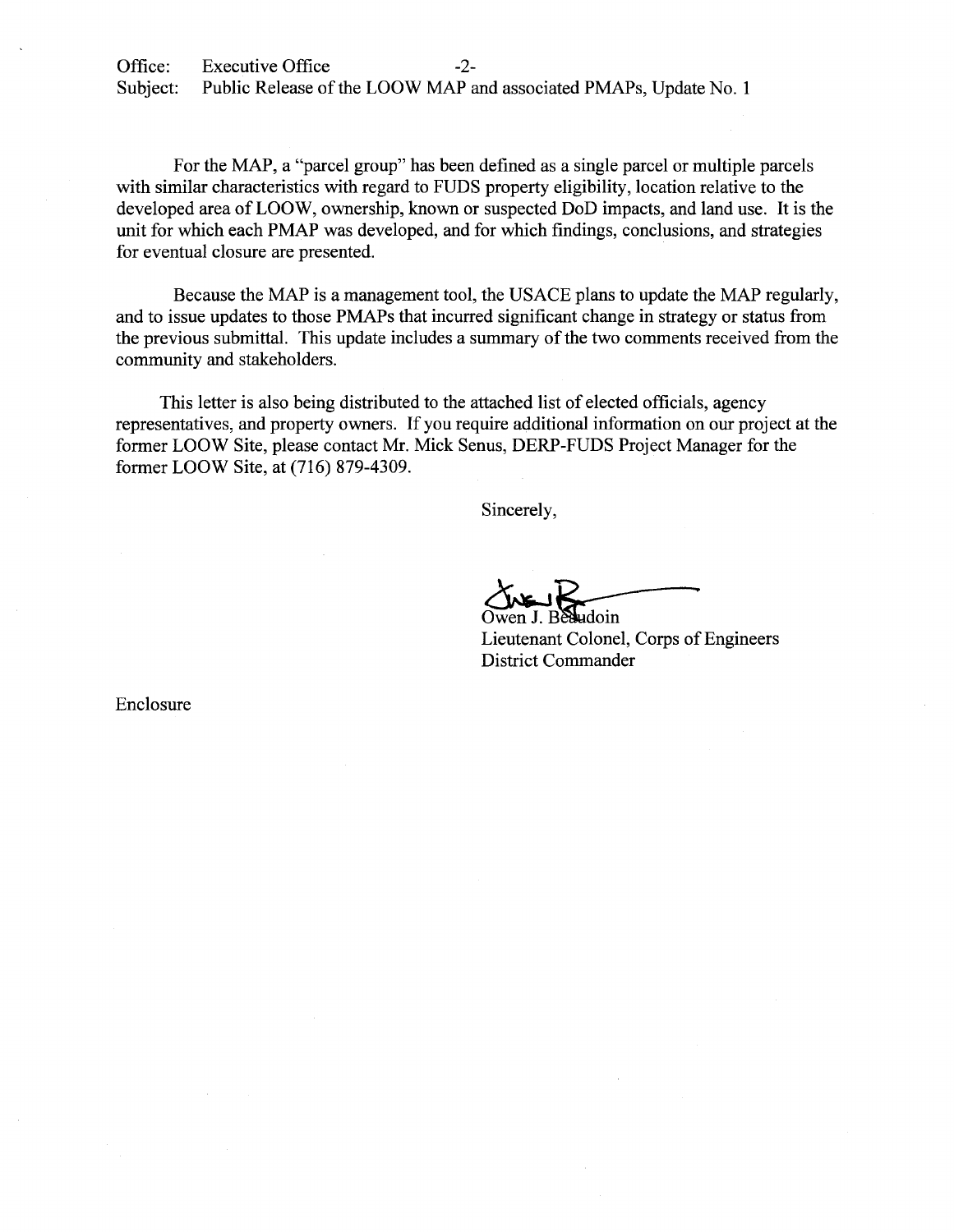

BUFFALO DISTRICT, CORPS OF ENGINEERS 1776 NIAGARA STREET BUFFALO, NEW YORK 14207-3199

Executive Office

### **MAR 0 7 2013**

SUBJECT: Public Release of the *Lake Ontario Ordnance Works (LOOW) Management Action Plan and associated Property Management Action Plans (PMAPs), Update No. 1, Lewiston,* New York

Honorable Merton K. Wiepert, Supervisor Town of Porter 3265 Creek Road Youngstown, NY 14174

Dear Supervisor Wiepert:

The U.S. Army Corps of Engineers (USACE) Buffalo District is pleased to announce the availability of the *Lake Ontario Ordnance Works (LOOW) Management Action Plan (MAP)* and associated *Property Management Action Plans (PMAPs), Update No. l,* at http://www.lrb.usace.army.mil/Missions/HTR W /DERPFUDS/LakeOntarioOrdnance Works on the Buffalo District website. This update includes relevant information based on investigative activities since 2010, specifically on the Lewiston Porter School District Property, the Wastewater Treatment Plant currently owned by the Town of Lewiston, and the Occidental property. Changes from the initial version of the MAP are highlighted and outlined in the document to allow the reader easier access to updated information.

The purpose of the LOOW MAP is to integrate and evaluate information from prior USACE reports and relevant non-USACE sources to establish a single comprehensive agency planning document in which USACE formally communicates findings, conclusions, and a framework to achieve the objectives of the USACE Comprehensive Environmental Response, Compensation, and Liability Act (CERCLA) responsibilities at the former LOOW Site. The LOOW MAP is not intended to replace or serve as a formal CERCLA decision document, but rather as a planning document with an anticipated path forward for completion of the Defense Environmental Restoration Program for Formerly Used Defense Sites (DERP-FUDS) mission at the property parcels comprising the former LOOW.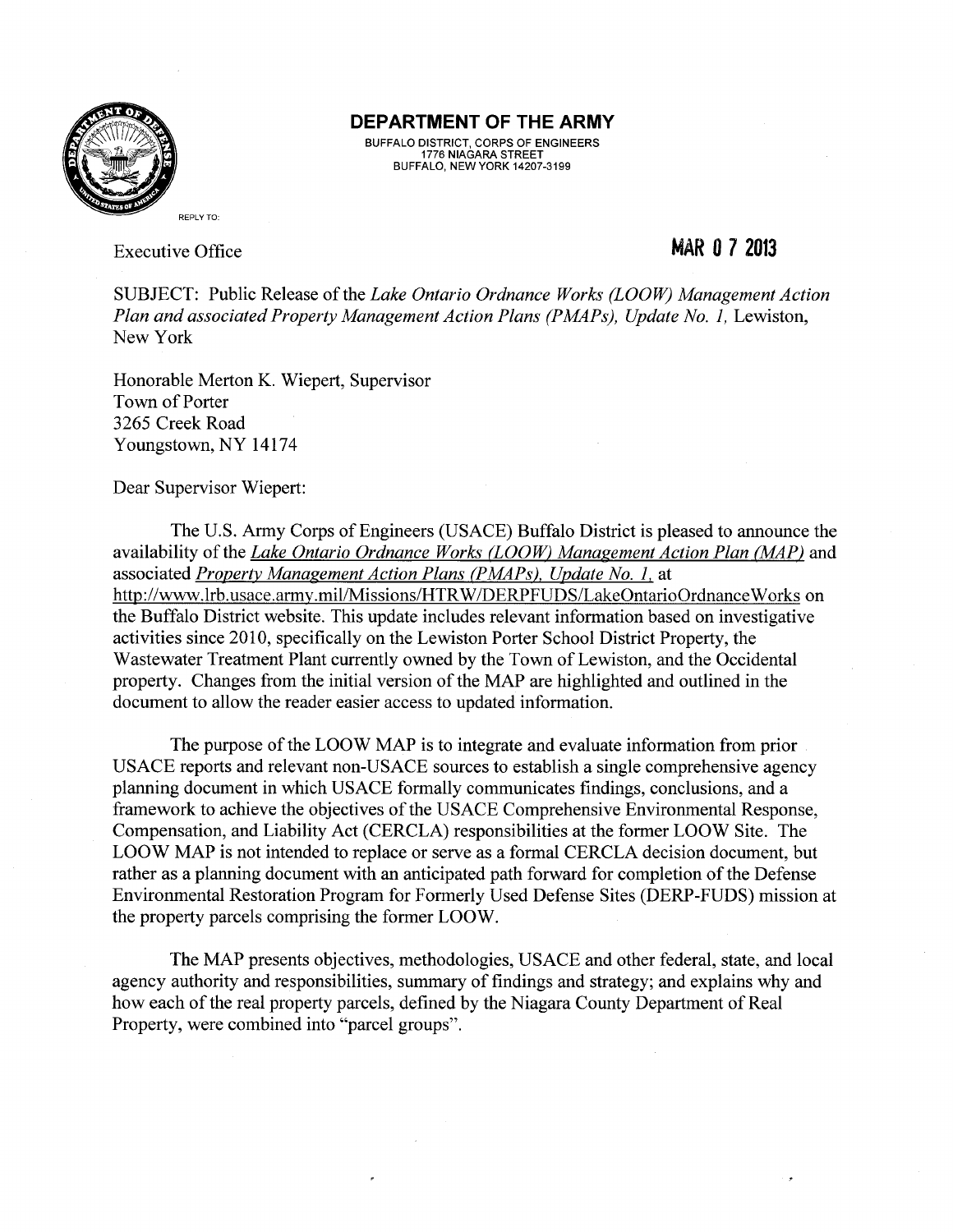For the MAP, a "parcel group" has been defined as a single parcel or multiple parcels with similar characteristics with regard to FUDS property eligibility, location relative to the developed area of LOOW, ownership, known or suspected DoD impacts, and land use. It is the unit for which each PMAP was developed, and for which findings, conclusions, and strategies for eventual closure are presented.

Because the MAP is a management tool, the USACE plans to update the MAP regularly, and to issue updates to those PMAPs that incurred significant change in strategy or status from the previous submittal. This update includes a summary of the two comments received from the community and stakeholders.

This letter is also being distributed to the attached list of elected officials, agency representatives, and property owners. If you require additional information on our project at the former LOOW Site, please contact Mr. Mick Senus, DERP-FUDS Project Manager for the former LOOW Site, at (716) 879-4309.

Sincerely,

Lieutenant Colonel, Corps of Engineers Sincerely,<br>Owen J. Beaudoin<br>Lieutenant Colonel, Corps of Engineers<br>District Commander District Commander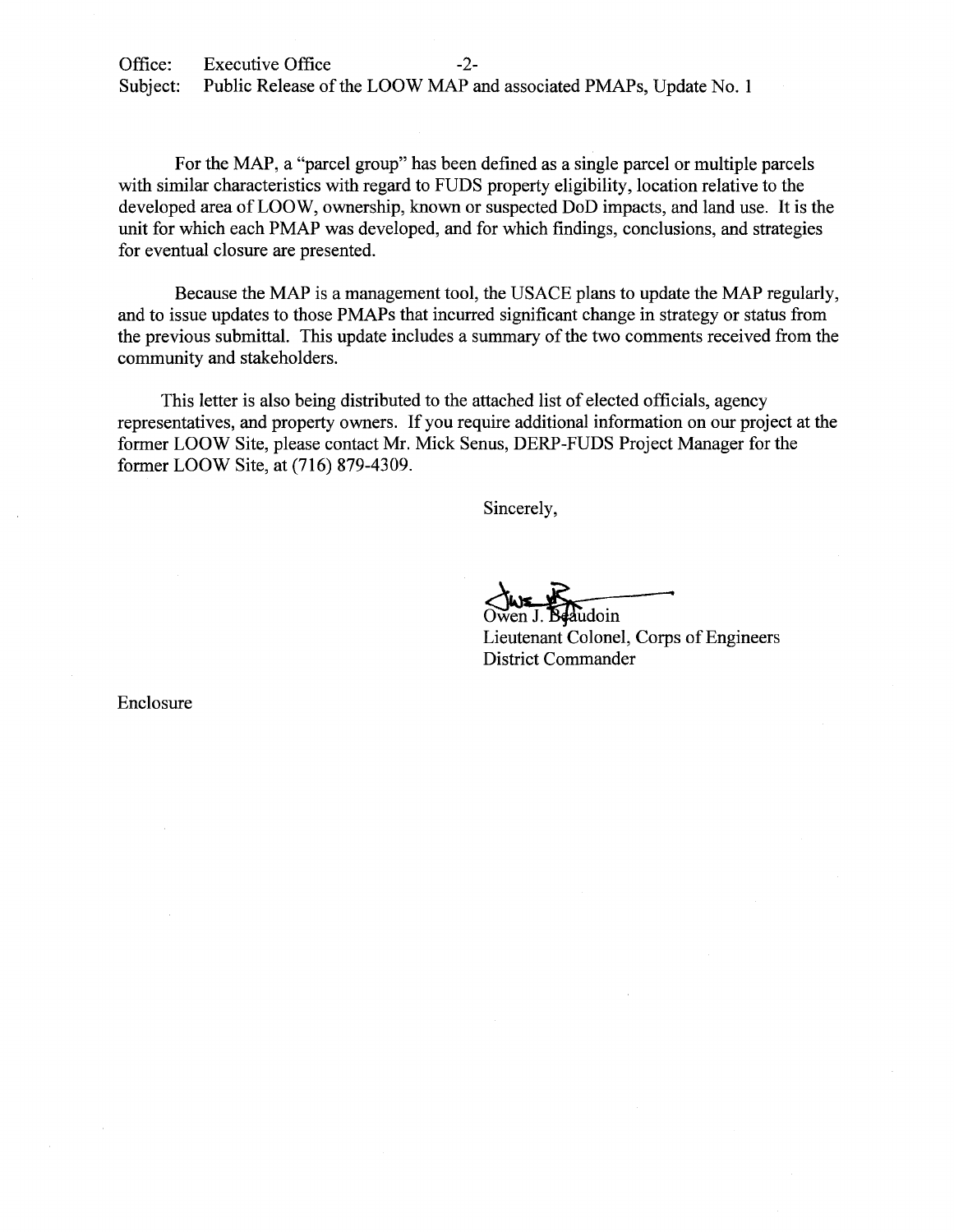

BUFFALO DISTRICT, CORPS OF ENGINEERS 1776 NIAGARA STREET BUFFALO, NEW YORK 14207-3199

Executive Office

## **MAR 0 7 2013**

SUBJECT: Public Release of the *Lake Ontario Ordnance Works (LOOW) Management Action Plan and associated Property Management Action Plans (PMAPs), Update No. 1, Lewiston,* New York

Honorable Raleigh Reynolds, Mayor Village of Youngstown 240 Lockport Street Youngstown, NY 14174

Dear Mayor Reynolds:

The U.S. Army Corps of Engineers (USACE) Buffalo District is pleased to announce the availability of the *Lake Ontario Ordnance Works (LOOW) Management Action Plan (MAP)* and associated *Property Management Action Plans (PMAPs),, Update No. l,* at http://www.lrb.usace.army.mil/Missions/HTRW /DERPFUDS/LakeOntarioOrdnance Works on the Buffalo District website. This update includes relevant information based on investigative activities since 2010, specifically on the Lewiston Porter School District Property, the Wastewater Treatment Plant currently owned by the Town of Lewiston, and the Occidental property. Changes from the initial version of the MAP are highlighted and outlined in the document to allow the reader easier access to updated information.

The purpose of the LOOW MAP is to integrate and evaluate information from prior USACE reports and relevant non-USACE sources to establish a single comprehensive agency planning document in which USACE formally communicates findings, conclusions, and a framework to achieve the objectives of the Comprehensive Environmental Response, Compensation, and Liability Act (CERCLA) responsibilities at the former LOOW Site. The LOOW MAP is not intended to replace or serve as a formal CERCLA decision document, but rather as a planning document with an anticipated path forward for completion of the Defense Environmental Restoration Program for Formerly Used Defense Sites (DERP-FUDS) mission at the property parcels comprising the former LOOW.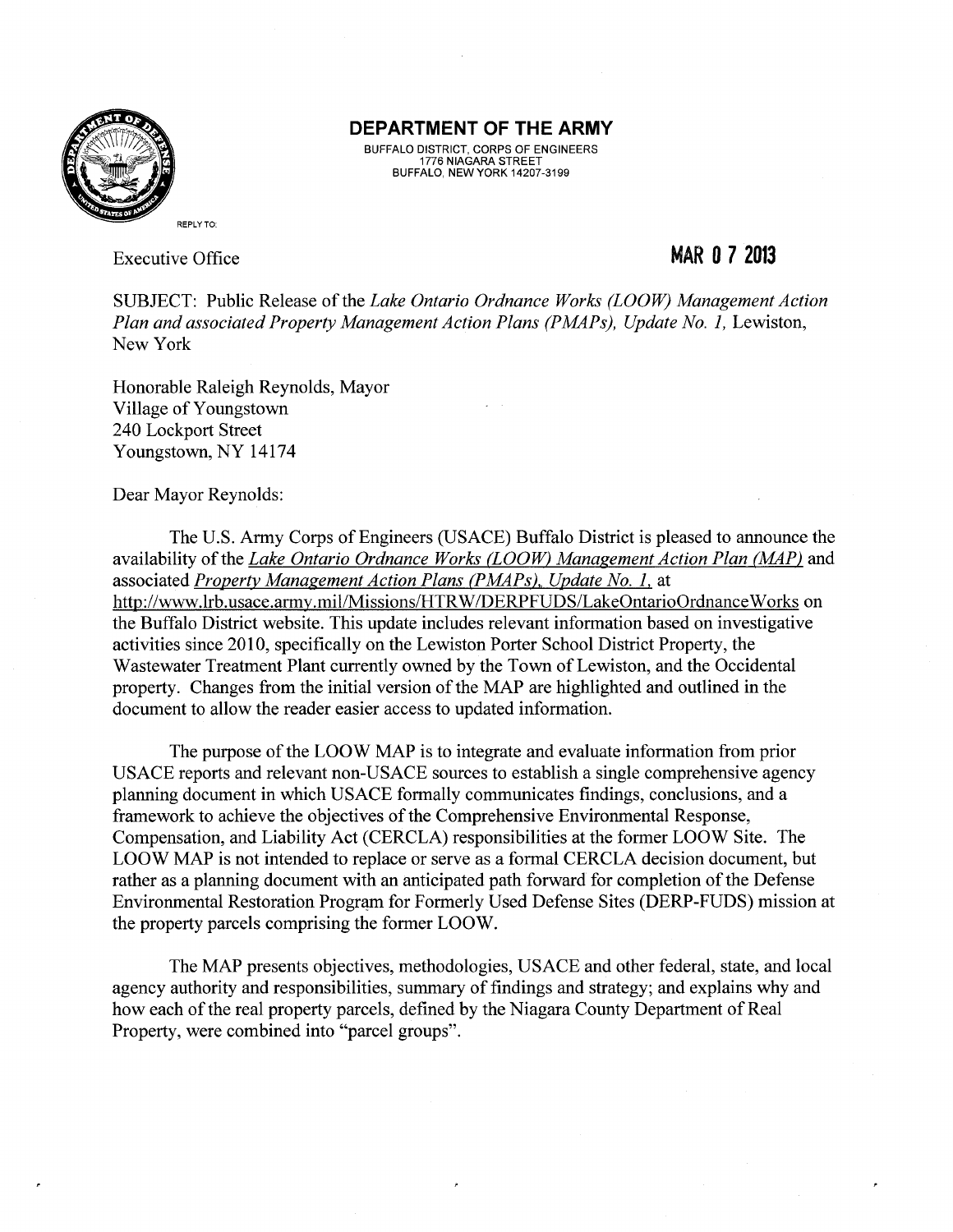For the MAP, a "parcel group" has been defined as a single parcel or multiple parcels with similar characteristics with regard to FUDS property eligibility, location relative to the developed area of LOOW, ownership, known or suspected DoD impacts, and land use. It is the unit for which each PMAP was developed, and for which findings, conclusions, and strategies for eventual closure are presented.

Because the MAP is a management tool, the USACE plans to update the MAP regularly, and to issue updates to those PMAPs that incurred significant change in strategy or status from the previous submittal. This update includes a summary of the two comments received from the community and stakeholders.

This letter is also being distributed to the attached list of elected officials, agency representatives, and property owners. If you require additional information on our project at the former LOOW Site, please contact Mr. Mick Senus, DERP-FUDS Project Manager for the former LOOW Site, at (716) 879-4309.

Sincerely,

 $\alpha$ udoin

Lieutenant Colonel, Corps of Engineers District Commander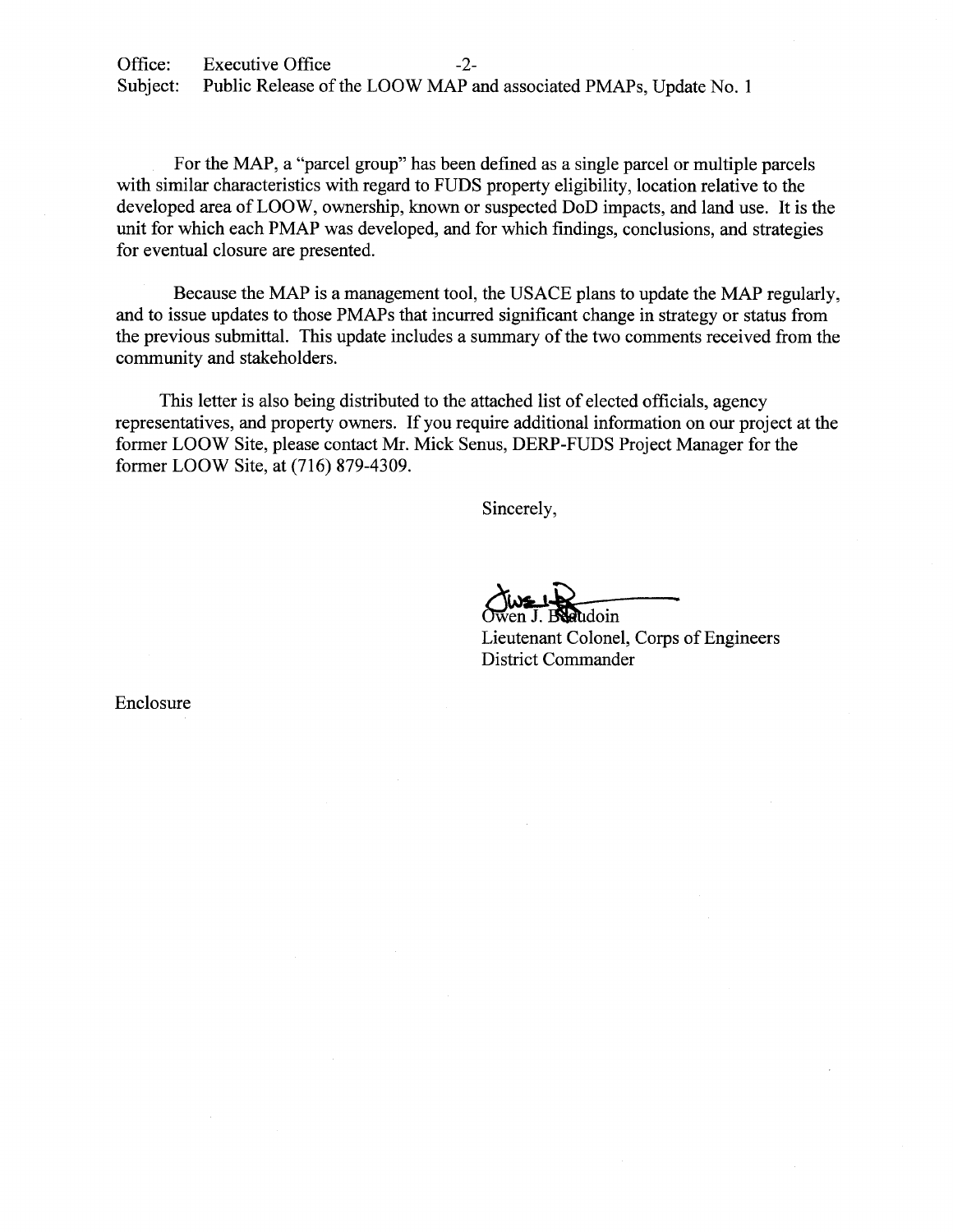

BUFFALO DISTRICT, CORPS OF ENGINEERS 1776 NIAGARA STREET BUFFALO, NEW YORK 14207-3199

Executive Office

## **MAR 0 7 2013**

SUBJECT: Public Release of the *Lake Ontario Ordnance Works (LOOW) Management Action Plan and associated Property Management Action Plans (PMAPs), Update No. 1, Lewiston,* New York

Honorable Steven L. Reiter, Supervisor Town of Lewiston 1375 Ridge Road Lewiston, NY 14092

Dear Supervisor Reiter:

The U.S. Army Corps of Engineers (USACE) Buffalo District is pleased to announce the availability of the *Lake Ontario Ordnance Works CLOOW) Management Action Plan (MAP)* and associated *Property Management Action Plans (PMAPs), Update No. l,* at http://www.lrb.usace.army.mil/Missions/HTRW/DERPFUDS/LakeOntarioOrdnanceWorks on the Buffalo District website. This update includes relevant information based on investigative activities since 2010, specifically on the Lewiston Porter School District Property, the Wastewater Treatment Plant currently owned by the Town of Lewiston, and the Occidental property. Changes from the initial version of the MAP are highlighted and outlined in the document to allow the reader easier access to updated information.

The purpose of the LOOW MAP is to integrate and evaluate information from prior USACE reports and relevant non-USACE sources to establish a single comprehensive agency planning document in which USACE formally communicates findings, conclusions, and a framework to achieve the objectives of the Comprehensive Environmental Response, Compensation, and Liability Act (CERCLA) responsibilities at the former LOOW Site. The LOOW MAP is not intended to replace or serve as a formal CERCLA decision document, but rather as a planning document with an anticipated path forward for completion of the Defense Environmental Restoration Program for Formerly Used Defense Sites (DERP-FUDS) mission at the property parcels comprising the former LOOW.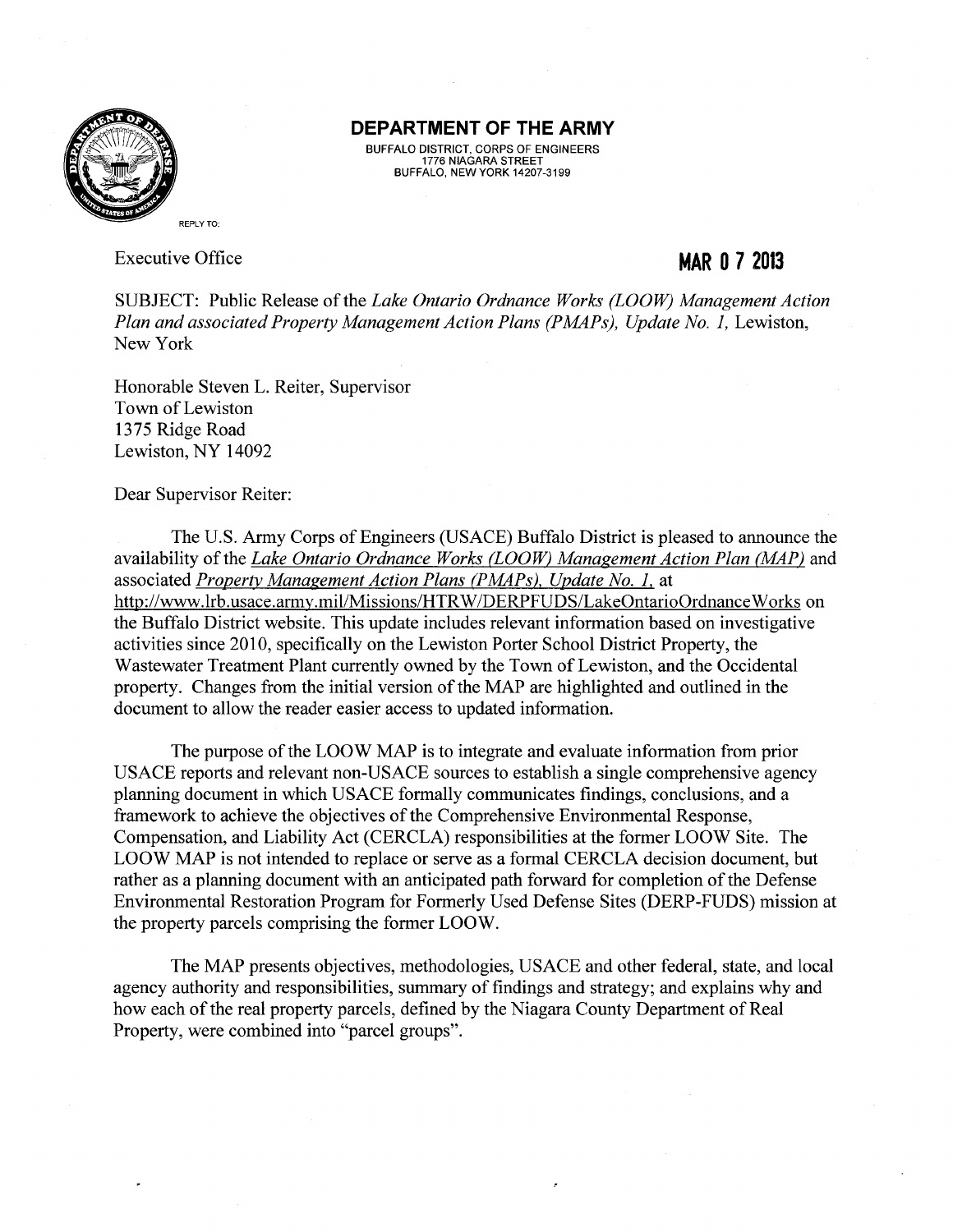For the MAP, a "parcel group" has been defined as a single parcel or multiple parcels with similar characteristics with regard to FUDS property eligibility, location relative to the developed area of LOOW, ownership, known or suspected DoD impacts, and land use. It is the unit for which each PMAP was developed, and for which findings, conclusions, and strategies for eventual closure are presented.

Because the MAP is a management tool, the USACE plans to update the MAP regularly, and to issue updates to those PMAPs that incurred significant change in strategy or status from the previous submittal. This update includes a summary of the two comments received from the community and stakeholders.

A copy of the Lake Ontario Ordnance Works (LOOW) Management Action Plan (MAP) and associated Property Management Action Plan (PMAP), Update No. 1 that pertains to your property is enclosed.

This letter is also being distributed to the attached list of elected officials, agency representatives, and property owners. If you require additional information on our project at the former LOOW Site, please contact Mr. Mick Senus, DERP-FUDS Project Manager for the former LOOW Site, at (716) 879-4309.

Sincerely,

doin

Lieutenant Colonel, Corps of Engineers **District Commander**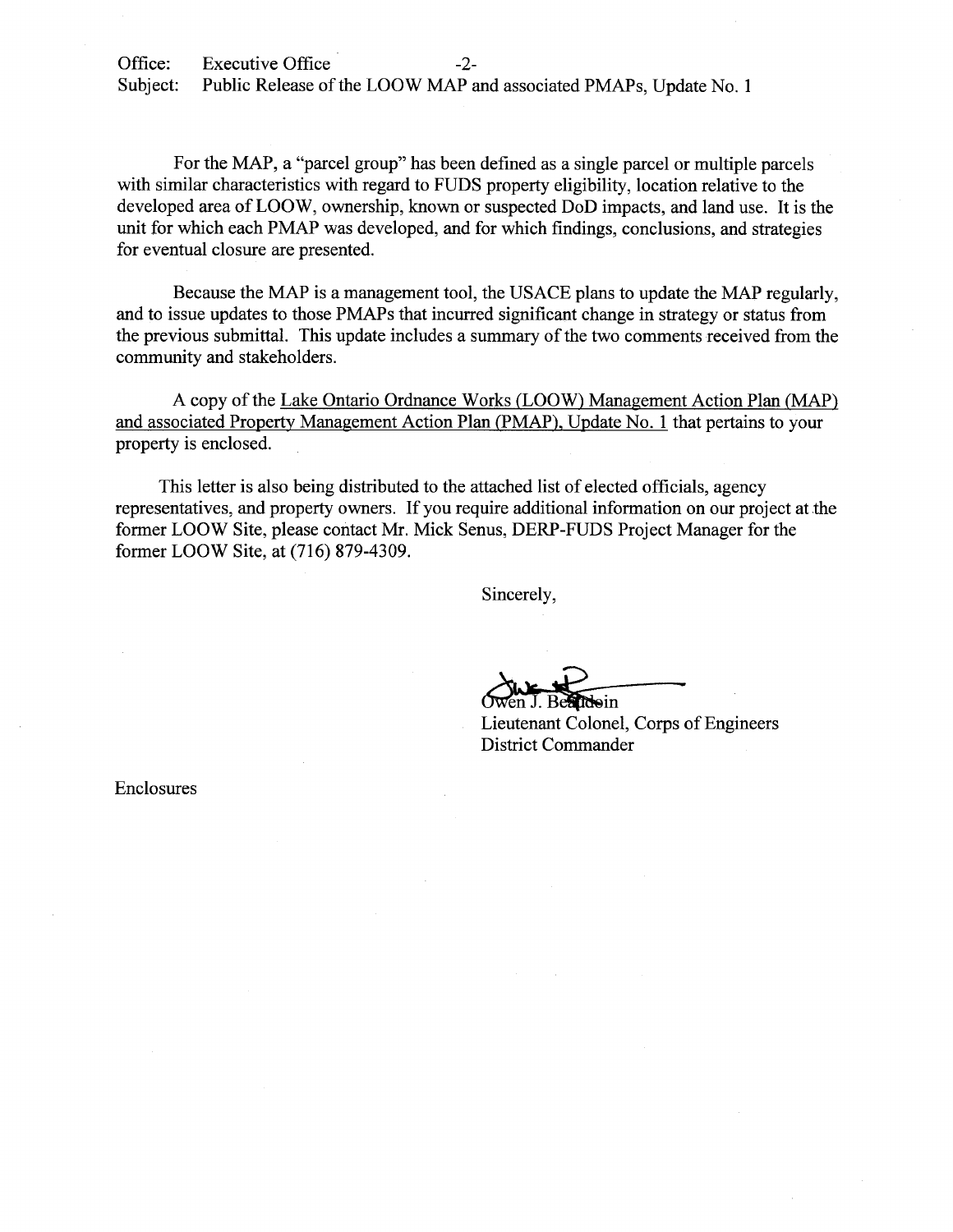

BUFFALO DISTRICT, CORPS OF ENGINEERS 1776 NIAGARA STREET BUFFALO, NEW YORK 14207-3199

Executive Office

### MAR **0 7 2013**

SUBJECT: Public Release of the *Lake Ontario Ordnance Works (LOOW) Management Action Plan and associated Property Management Action Plans (PMAPs), Update No. 1, Lewiston,* New York

Honorable Terry C. Collesano, Mayor Village of Lewiston 145 N. Fourth Street Lewiston, NY 14092

Dear Mayor Collesano:

The U.S. Army Corps of Engineers (USACE) Buffalo District is pleased to announce the availability of the *Lake Ontario Ordnance Works (LOOW) Management Action Plan (MAP)* and associated *Property Management Action Plans (PMAPs), Update No. 1.* at http://www.lrb.usace.army.mil/Missions/HTRW/DERPFUDS/LakeOntarioOrdnanceWorks on the Buffalo District website. This update includes relevant information based on investigative activities since 2010, specifically on the Lewiston Porter School District Property, the Wastewater Treatment Plant currently owned by the Town of Lewiston, and the Occidental property. Changes from the initial version of the MAP are highlighted and outlined in the document to allow the reader easier access to updated information.

The purpose of the LOOW MAP is to integrate and evaluate information from prior USACE reports and relevant non-USACE sources to establish a single comprehensive agency planning document in which USACE formally communicates findings, conclusions, and a framework to achieve the objectives of the Comprehensive Environmental Response, Compensation, and Liability Act (CERCLA) responsibilities at the former LOOW Site. The LOOW MAP is not intended to replace or serve as a formal CERCLA decision document, but rather as a planning document with an anticipated path forward for completion of the Defense Environmental Restoration Program for Formerly Used Defense Sites (DERP-FUDS) mission at the property parcels comprising the former LOOW.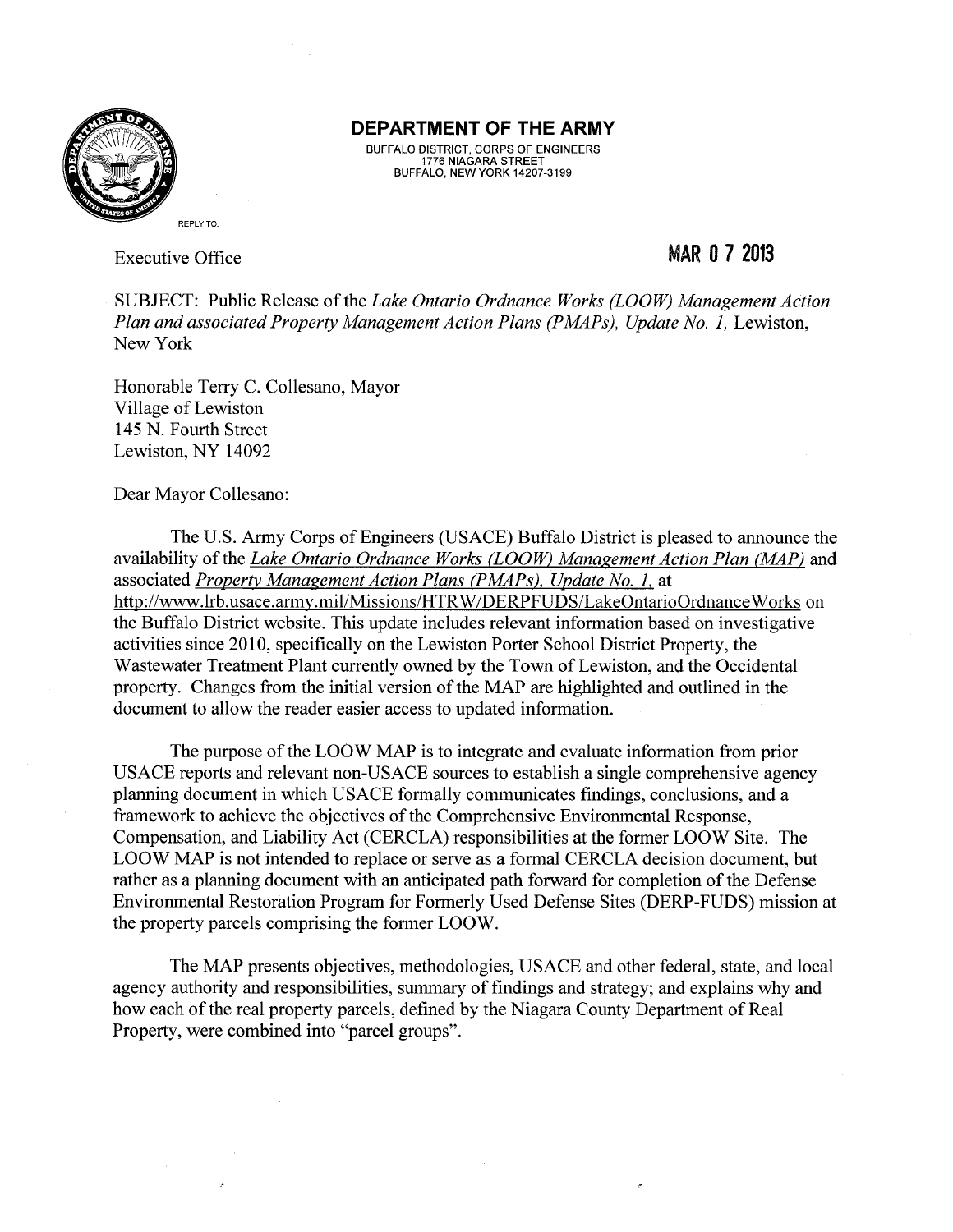For the MAP, a "parcel group" has been defined as a single parcel or multiple parcels with similar characteristics with regard to FUDS property eligibility, location relative to the developed area of LOOW, ownership, known or suspected DoD impacts, and land use. It is the unit for which each PMAP was developed, and for which findings, conclusions, and strategies for eventual closure are presented.

Because the MAP is a management tool, the USACE plans to update the MAP regularly, and to issue updates to those PMAPs that incurred significant change in strategy or status from the previous submittal. This update includes a summary of the two comments received from the community and stakeholders.

This letter is also being distributed to the attached list of elected officials, agency representatives, and property owners. If you require additional information on our project at the former LOOW Site, please contact Mr. Mick Senus, DERP-FUDS Project Manager for the former LOOW Site, at (716) 879-4309.

Sincerely,

audoin

Lieutenant Colonel, Corps of Engineers District Commander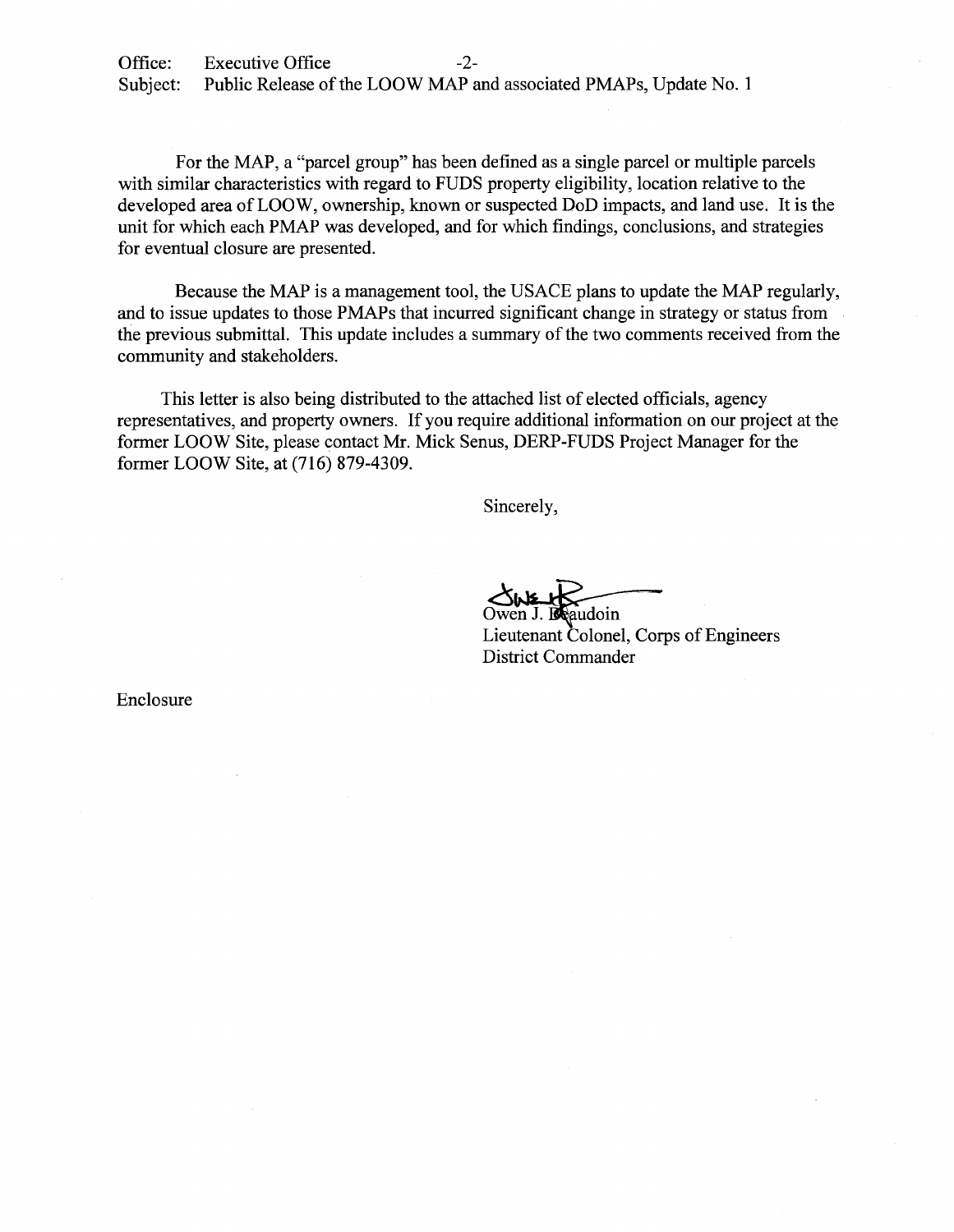

BUFFALO DISTRICT, CORPS OF ENGINEERS 1776 NIAGARA STREET BUFFALO, NEW YORK 14207-3199

Executive Office

## **MAR 0 7 2013**

SUBJECT: Public Release of the *Lake Ontario Ordnance Works (LOOW) Management Action Plan and associated Property Management Action Plans (PMAPs), Update No. 1, Lewiston,* New York

Honorable Joseph A. Jastrzemski, Supervisor Town of Wilson P.O. Box 537 Wilson, NY 14172

Dear Supervisor Jastrzemski:

The U.S. Army Corps of Engineers (USACE) Buffalo District is pleased to announce the availability of the *Lake Ontario Ordnance Works (LOOW) Management Action Plan (MAP)* and associated *Property Management Action Plans (PMAPs). Update No. l,* at http://www.lrb.usace.army.mil/Missions/HTR W/DERPFUDS/LakeOntarioOrdnance Works on the Buffalo District website. This update includes relevant information based on investigative activities since 2010, specifically on the Lewiston Porter School District Property, the Wastewater Treatment Plant currently owned by the Town of Lewiston, and the Occidental property. Changes from the initial version of the MAP are highlighted and outlined in the document to allow the reader easier access to updated information.

The purpose of the LOOW MAP is to integrate and evaluate information from prior USACE reports and relevant non-USACE sources to establish a single comprehensive agency planning document in which USACE formally communicates findings, conclusions, and a framework to achieve the objectives of the Comprehensive Environmental Response, Compensation, and Liability Act (CERCLA) responsibilities at the former LOOW Site. The LOOW MAP is not intended to replace or serve as a formal CERCLA decision document, but rather as a planning document with an anticipated path forward for completion of the Defense Environmental Restoration Program for Formerly Used Defense Sites (DERP-FUDS) mission at the property parcels comprising the former LOOW.